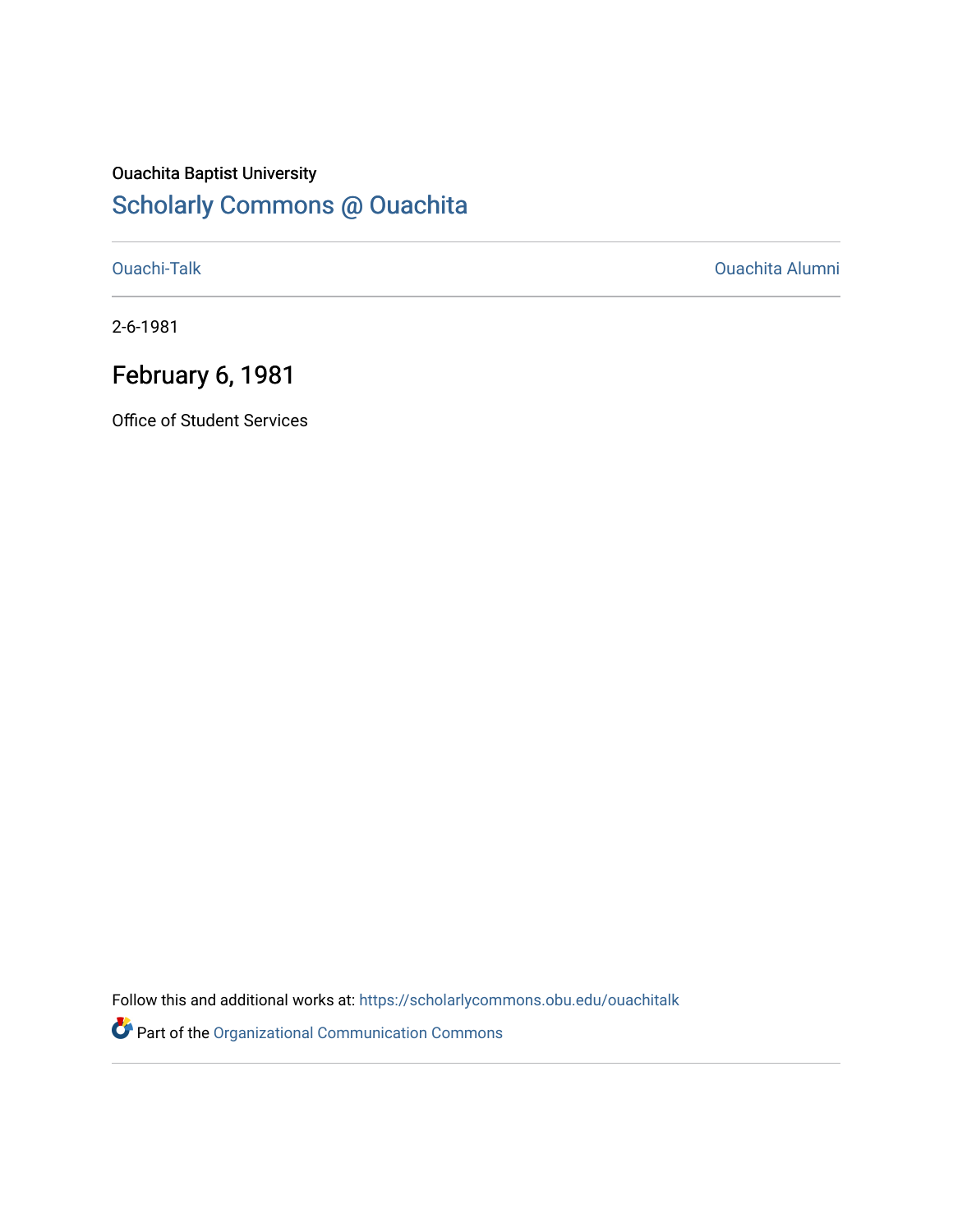## II o T  $\bullet$ ETTER TO THE OUACHITA BAI Feb. 6 **Bulletin 4** of Students Spring '81

## OSF Scholarships

Each year the Ouachita Student Foundation awards a certain number of students with scholarships. Applications for OSF scholarships are now available in the OSF Office and the Financial Aids Office. Every person who will be a Junior or Senior in the Fall of 1981 is eligible for this scholarship. The scholarships are awarded according to academic standing, achievements, and need. Previous recipients are eligible for a new scholarship. The applications are due in the OSF Office by Monday, March 2, 1981. The scholarships will be awarded during the TIGER TRAKS weekend.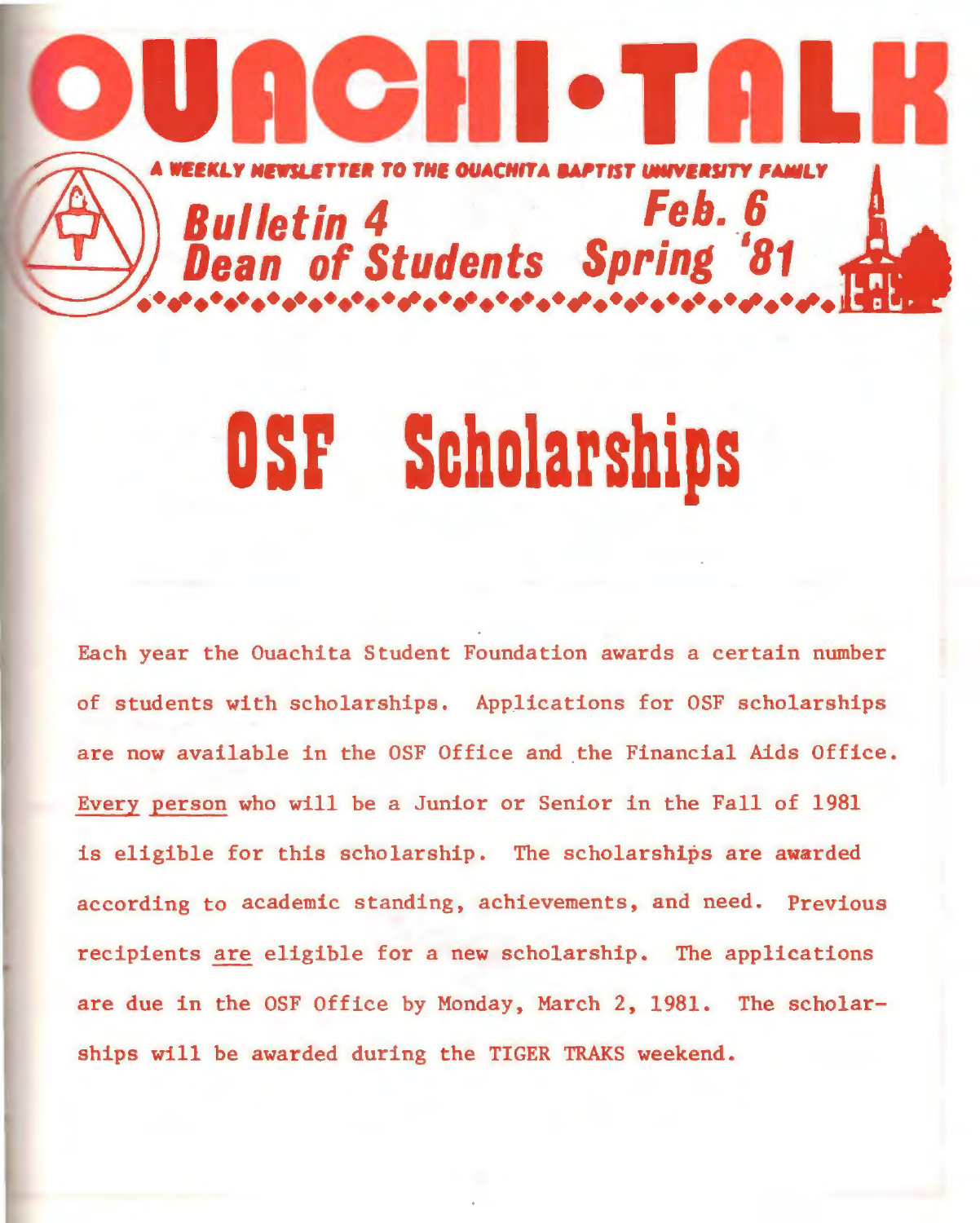

SELF will present "DisFarmer of Heber Springs," a photographic exhibit from the Mid-America Arts Alliance. The exhibit will be open to the public Feb. 9 and will remain on view until Feb. 13, form 9AM to 5PM in MFAC Gallery.

The collection of 42 portraits recall rural life in the late 1930's and early 40's as seen by Mike DisFarmer, an .Arkansas photographer who ran a portrait studio in Heber Springs until his death in 1959.

There is no admission charge and the public is welcome.

IT'S NO SECRET! Student Senate meetings are open to everyone. We meet each Tuesday evening at 6:30PM in MCC 207. Come visit one of our meetings and become better informed about your university.

The College Republicans will meet Monday, Feb. 9, at 6PM in the ESC Conf. Room. Come join us as we participate in America's NEW BEGINNING.



The Red Cross Bloodmobile will be in Evans Student Center next Tuesday and Wednesday, Feb. 10 and 11, from 9AM - 4PM. All students are encouraged to support this effort.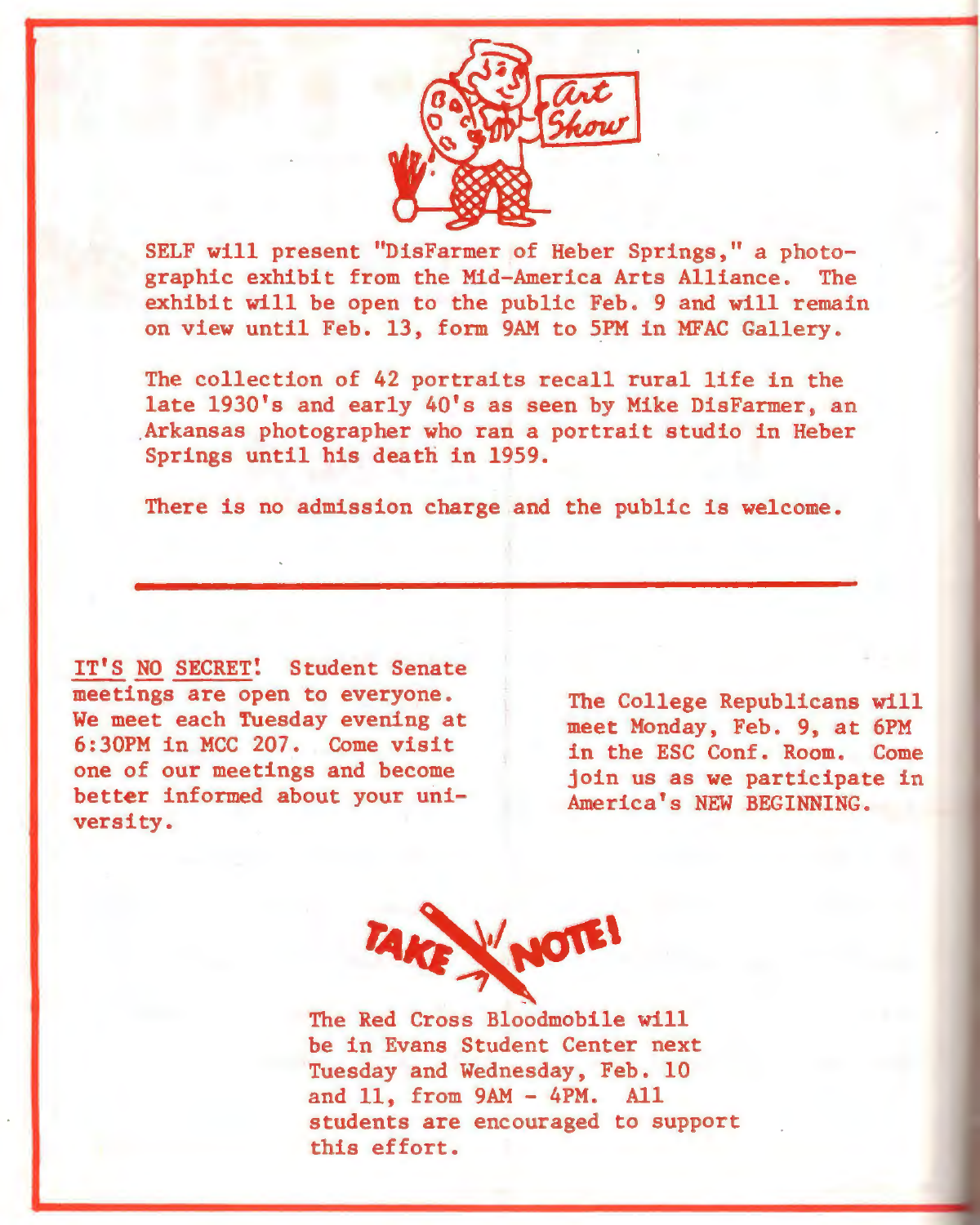SELF Movie

"BORN AGAIN"

Sunday, Feb. 8 Mitchell Aud. 9PM

"THE CRUSE FAMILY" in concert

Thursday, Feb. 12

Mitchell Auditorium

9PM

(reserved seating)

#### Planning To Pledge ?

Any student planning to pledge must have a health report on file at the university before Pledge Week.

## UP-COMIN **EVENTS**

Friday, Feb. 6 CFW **TIGERETTES<sup>T</sup>** Brad Hunnicutt/Betty Wesson, Jr. Recital, MFAC, 11AM

Saturday, Feb. 7 AFMC Young Artists Auditions

Sunday, Feb. 8 SELF Movie, "Born Again", Mitchell, 9PM

Monday, Feb. 9 BLACK EMPHASIS WEEK Soph. Sweetheart Flower Sale, ESC

Tuesday, Feb. 10 BEW Julie Hendrix/Foster Sommerlad Senior Recital, MFAC, 7PM Red Cross Bloodmobile, ESC

Wednesday, Feb. 11 **BEW** Red Cross Bloodmobile

Thursday, Feb. 12 LINCOLN'S B'DAY **BEW** President's Leadership Forum OBU Basketball SELF sponsors, "The Cruse Family", 9PM